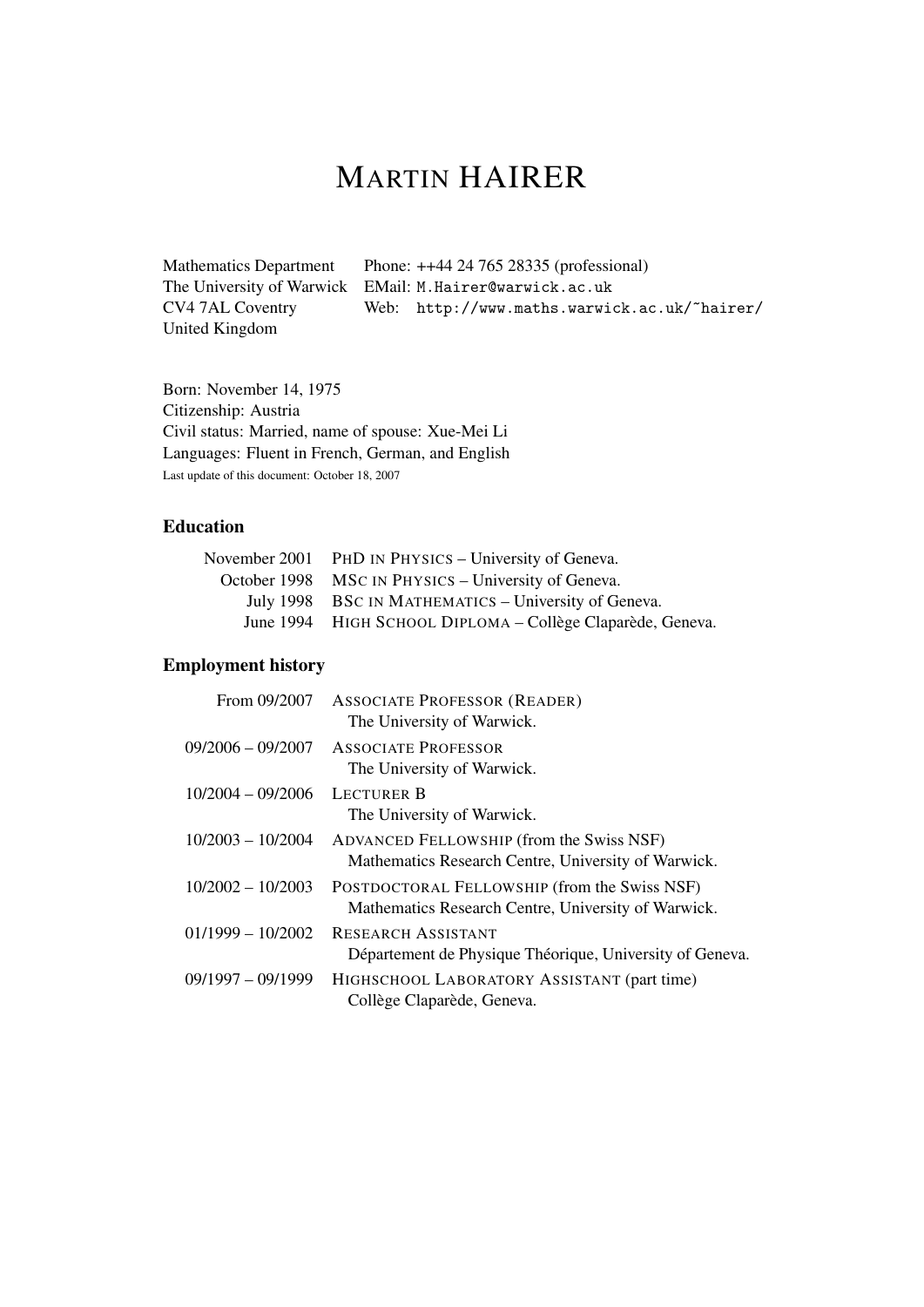# Teaching experience

| $01/2006 - 03/2006$ | Ergodic properties of Markov processes (4th year course) |
|---------------------|----------------------------------------------------------|
| $10/2005 - 12/2005$ | Analysis I (1st year course)                             |
| $01/2005 - 03/2005$ | Ergodic properties of Markov processes (4th year course) |
| $10/2004 - 12/2004$ | Analysis I (1st year course)                             |
| $10/2001 - 07/2002$ | Fourth year Stochastic Processes tutorial                |
| $01/2001 - 07/2001$ | First year Computational Techniques tutorial             |
| $10/2000 - 02/2001$ | Second year classical Mechanics tutorial                 |
| $10/1999 - 07/2000$ | First year classical Mechanics tutorial                  |
| $01/1999 - 07/1999$ | First year physics laboratory                            |
| $09/1997 - 09/1999$ | Highschool physics laboratory                            |
|                     |                                                          |

#### Past and current PhD students

- C. Manson (PhD started November 2006).
- P. Bubak (PhD started October 2004). Joint supervision with J. Robinson
- A. Ohashi (PhD completed October 2006). Joint supervision with P. Ruffino

# Organisation of workshops and seminars

| May 2-3, 2003     | Workshop on fractional Brownian motion, co-organiser                         |
|-------------------|------------------------------------------------------------------------------|
| August 4-15, 2003 | Workshop on SPDEs and related topics, co-organiser                           |
| July 9, 2004      | Third East Midlands Stochastic Analysis Seminar, Warwick,<br>co-organiser    |
| $2003 - 2007$     | Organiser of the Stochastic Analysis Seminar of the University<br>of Warwick |
| July 9-13 2007    | SciCADE07 Co-organiser for two minisymposia                                  |
| <b>June 2008</b>  | Easter Probability Meeting, Warwick, co-organiser                            |
|                   |                                                                              |

# **Minicourses**

| March 1–2, 2007 Winter intensive course: <i>Hypoellipticity</i> : <i>Analysis</i> & <i>Stochas-</i> |
|-----------------------------------------------------------------------------------------------------|
| tic Analysis, Imperial College, London                                                              |
| July, 2007 Chinese Probability Summerschool, Wuhan, China                                           |
| Autumn 2008 LMS Short Course Programme: Stochastic Partial Differential                             |
| <i>Equations</i> , Imperial College, London                                                         |

### Administration duties

09/2004 – 09/2006 Postgraduate examination secretary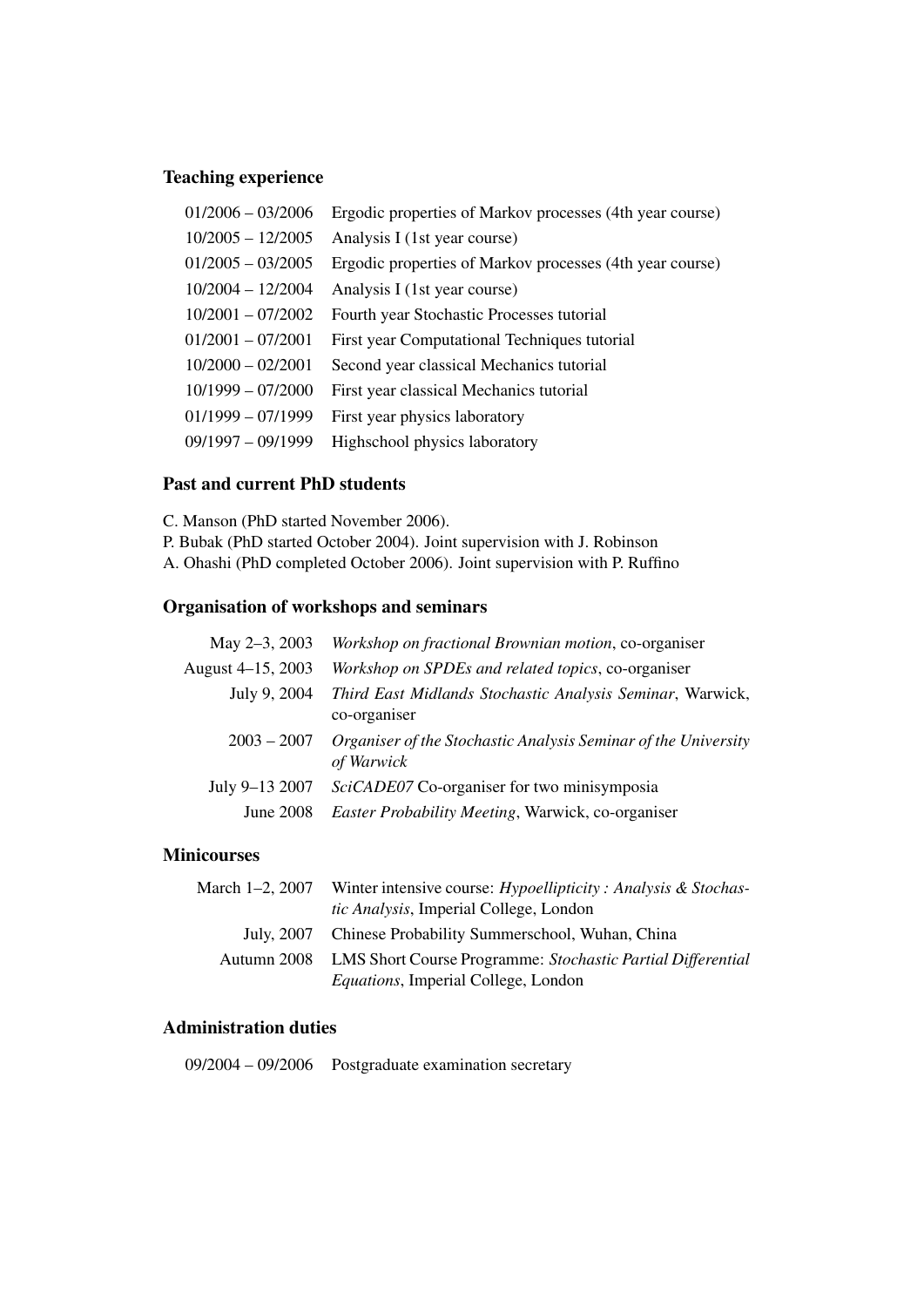#### Fellowships awarded

- 10/2006 5-year EPSRC Advanced Research Fellowship. (*£*413k)
- 10/2004 2-year Advanced research fellowship of the Swiss National Science Foundation (CHF 96k could not be taken up because it clashed with the position in Warwick).
- 10/2003 1-year Advanced research fellowship of the Swiss National Science Foundation. (CHF 48k)
- 10/2002 1-year Research fellowship of the Swiss National Science Foundation. (CHF 39k)

#### Grants awarded

- 10/2006 EPSRC Grant EP/E002269/1 (funding for a 3 year postoc position; joint with A. Stuart) (*£*267k)
- 10/2007 EPSRC Grant EP/F029950/1 (funding for a 1 week meeting; joint with W. Kendall (PI) and J. Warren) (*£*20k)

#### Publications and Preprints

#### Refereed articles

- [1] J.-P. Eckmann and M. Hairer, *Non-Equilibrium Statistical Mechanics of Strongly Anharmonic Chains of Oscillators*, Commun. Math. Phys. 212 (2000), no 1, pp. 105–164
- [2] J.-P. Eckmann and M. Hairer, *Invariant Measures for Stochastic PDE's in Unbounded Domains*, Nonlinearity 14 (2001), pp. 133–151
- [3] J.-P. Eckmann and M. Hairer, *Uniqueness of the Invariant Measure for a Stochastic PDE Driven by Degenerate Noise*, Commun. Math. Phys. 219 (2001), no 3, pp. 523–565
- [4] M. Hairer, *Exponential Mixing for a Stochastic PDE Driven by Degenerate Noise*, Nonlinearity 15 (2002), pp. 271–279
- [5] M. Hairer, *Exponential Mixing Properties of Stochastic PDEs Through Asymptotic Coupling*, Probab. Theory Relat. Fields 124 (2002), no 3, pp. 345–380
- [6] J.-P. Eckmann and M. Hairer, *Spectral Properties of Hypoelliptic Operators*, Commun. Math. Phys. 235 (2003), no 2, pp. 233–253
- [7] D. Blömker and M. Hairer, *Stationary Solutions for a Model of Amorphous Thin-Film Growth*, Stochastic Analysis and Applications 22 (2004), no 4, pp. 903–922
- [8] D. Blömker and M. Hairer, *Multiscale expansion of invariant measures for SPDEs*, Commun. Math. Phys. 251 (2004), pp. 515–555
- [9] M. Hairer and G. Pavliotis, *Periodic Homogenization for Hypoelliptic Diffusions*, J. Stat. Phys. 117 (2004), no. 1/2, pp. 261–279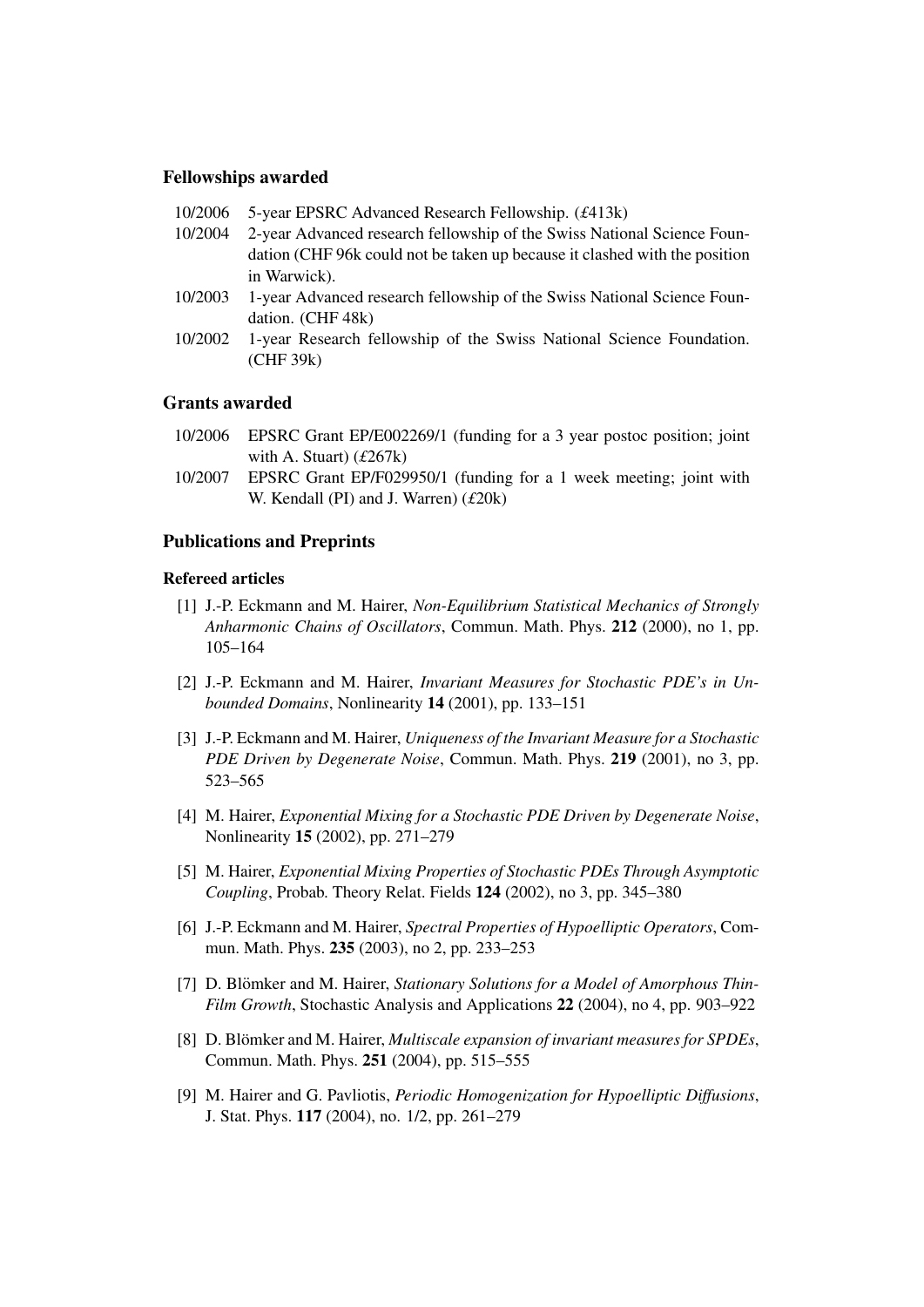- [10] M. Hairer and J. Mattingly, *Ergodicity of the 2D Navier-Stokes Equations with Degenerate Stochastic Forcing*, Accepted for publication in The Annals of Maths (2005).
- [11] D. Blömker, M. Hairer, and G. Pavliotis, *Modulation Equations: Stochastic Bifurcation in Large Domains*, Commun. Math. Phys. (258) (2005), no 2, pp. 479–512
- [12] M. Hairer, J. Mattingly, and E. Pardoux, *Malliavin calculus for highly degenerate 2D stochastic Navier-Stokes equations*, C. R. Acad. Sci. Paris, Ser. I 339 (2004), no. 11, pp. 793–796
- [13] M. Hairer and J. Mattingly, *Ergodic properties of highly degenerate 2D stochastic Navier-Stokes equations* , C. R. Acad. Sci. Paris, Ser. I 339 (2004), no. 12, pp. 879–882
- [14] M. Hairer, *Ergodicity of stochastic differential equations driven by fractional Brownian motion*, The Annals of Probability 33 (2005), no 3, pp. 703–758
- [15] M. Hairer, A. M. Stuart, J. Voß, and P. Wiberg, *Analysis of SPDEs Arising in Path Sampling Part I: The Gaussian Case*, Comm. Math. Sci. 3 (2005), no 4, pp. 587–603
- [16] M. Hairer, A. M. Stuart, and J. Voß, *A Bayesian approach to data assimilation*, to appear in Physica D (2007)
- [17] M. Hairer and A. Ohashi, *Ergodic theory for SDEs with extrinsic memory*, to appear in The Annals of Probability (2007)
- [18] F. Baudoin and M. Hairer, *Hörmander's theorem for fractional Brownian motion*, to appear in Probab. Theory Relat. Fields (2007)
- [19] D. Blömker, M. Hairer, and G. Pavliotis, *Multiscale Analysis for SPDEs with Quadratic Nonlinearities*, To appear in Nonlinearity (2007)
- [20] M. Hairer, A. M. Stuart, and J. Voß, *Analysis of SPDEs Arising in Path Sampling Part II: The Nonlinear Case*, To appear in the Annals of Applied Probability (2007)

#### Proceedings articles

- [1] E. Hairer and M. Hairer, GniCodes Matlab programs for geometric numerical integration. *Frontiers in Numerical Analysis (Durham 2002)*, Springer, Berlin, 2003.
- [2] M. Hairer, *Coupling stochastic PDEs*, Proceedings of the ICMP, 2003
- [3] D. Blömker and M. Hairer, *Amplitude Equations for SPDEs: Approximate Centre Manifolds and Invariant Measures*, Proceedings of the IMA (2003)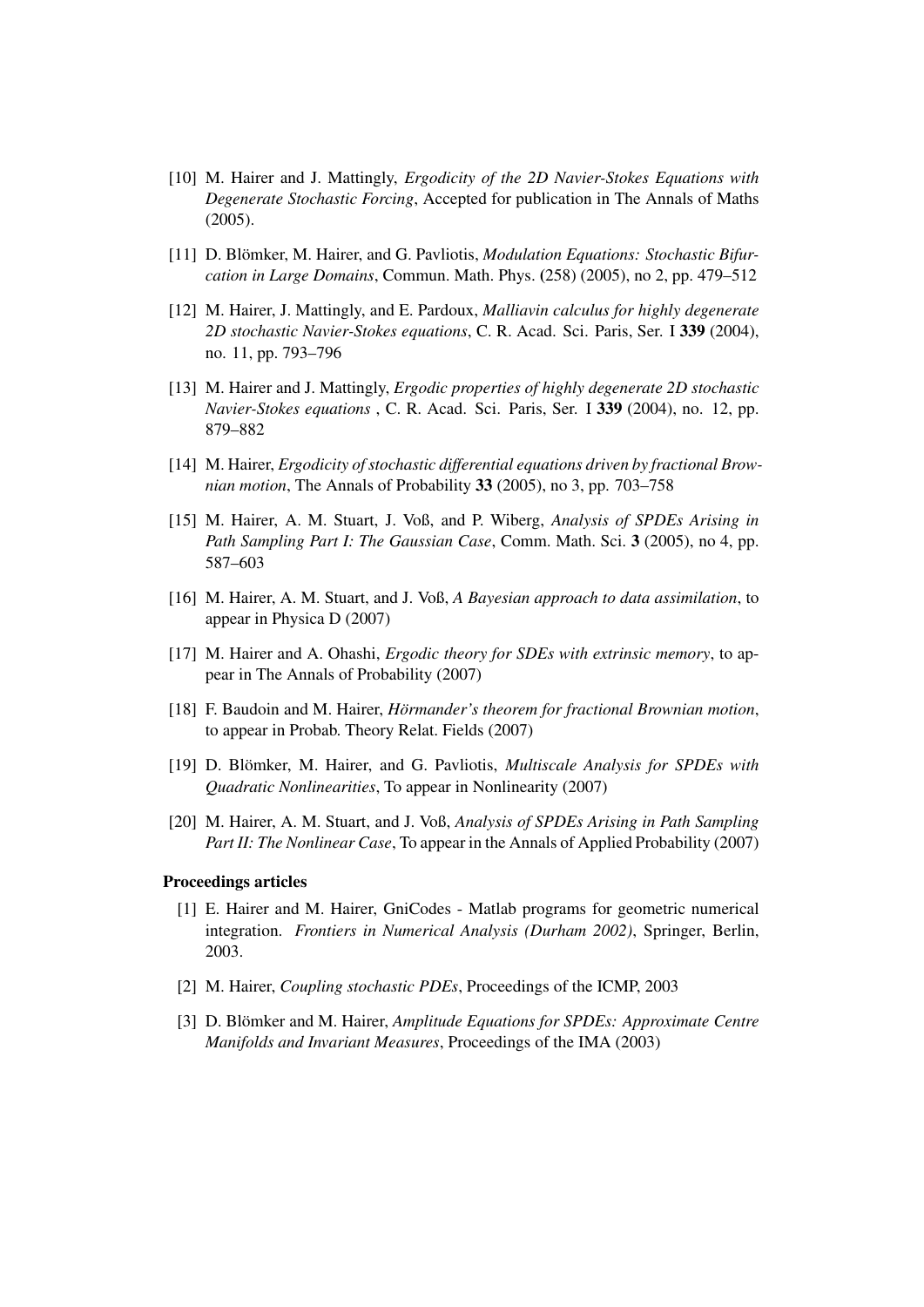#### Submitted articles

- [1] F. Flandoli, M. Gubinelli, M. Hairer, and M. Romito, *Remarks on the K41 scaling law in turbulent fluids*, Preprint, (2005).
- [2] M. Hairer and J. Mattingly, *Spectral gaps in Wasserstein distances and the 2D stochastic Navier-Stokes equations*, Preprint (2006)
- [3] M. Hairer and E. Pardoux *Homogenization of periodic linear degenerate PDEs*, Preprint (2007)
- [4] M. Hairer *Ergodic properties of a class of non-Markovian processes*, Preprint (2007)

#### Unpublished notes

- [1] M. Hairer, *A probabilistic argument for the controllability of conservative systems*, Unpublished note (2007).
- [2] M. Hairer, *Ergodic properties of Markov processes*, Unpublished lecture notes (2005).

#### Theses

- [1] M. Hairer, *Systemes M ` ecaniques Coupl ´ es´ a des Bains Thermiques de Temp ` era- ´ tures Différentes*, Diploma Thesis, University of Geneva, 1998
- [2] M. Hairer, *Comportement Asymptotique d'Equations ´ a D` eriv ´ ees Partielles Sto- ´ chastiques*, PhD Thesis, University of Geneva, 2001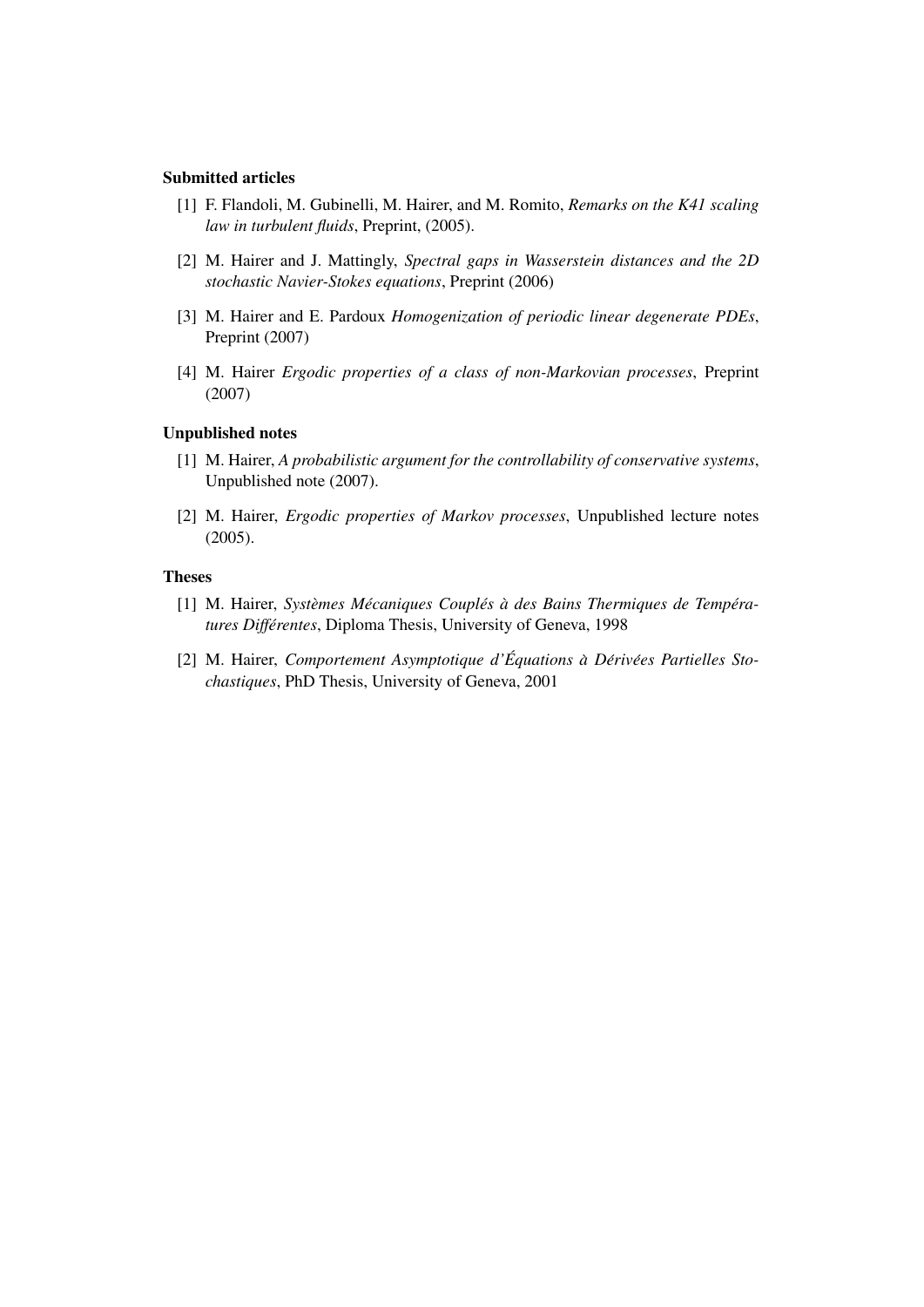# Invited talks at conferences and seminars (from 2004)

| 05/01/2004 | Stochastic Partial Differential Equations and Applications VII,        |
|------------|------------------------------------------------------------------------|
|            | Trento, Italy, Title of talk: 'Stochastic amplitude equations'         |
| 19/02/2004 | Mathematics Seminar, University of Wales, Swansea                      |
| 18/03/2004 | Stochastic Analysis Seminar, University of Hull                        |
| 07/06/2004 | Mathematical Physics Seminar, University of Geneva                     |
| 22/10/2004 | Probability seminar, Toulouse                                          |
| 27/10/2004 | Stochastic Analysis seminar, The University of Warwick                 |
| 10/12/2004 | Stochastic Analysis seminar, Loughborough University                   |
| 16/12/2004 | PDE seminar, ENS Lyon                                                  |
| 04/03/2005 | East Midlands Stochastic Analysis seminar, University of Hull          |
| 21/03/2005 | Institute colloquium, Chinese Academy of Science, Beijing, China       |
| 24/03/2005 | Applied Mathematics seminar, Chinese Academy of Science, Bei-          |
|            | jing                                                                   |
| 31/03/2005 | Miniworkshop on the stochastic Navier-Stokes equations and re-         |
|            | lated topics, Wuhan, China                                             |
| 20/04/2005 | Dynamics and Fluctuations in Extended Systems, IHP Paris. Title        |
|            | of talk: 'Ergodic properties of the 2D Navier-Stokes equations'        |
| 08/05/2005 | Swiss Probability Seminar, Bern                                        |
| 25/05/2005 | SIAM Conference on Applications of Dynamical Systems, Snow-            |
|            | bird, USA, Title of talk: 'Ergodicity and Stochastic PDEs'             |
| 06/08/2005 | New Directions In Probability Theory, Minneapolis, USA, Title of       |
|            | talk: 'Stochastic modulation equations'                                |
| 22/11/2005 | Probability seminar, Cambridge                                         |
| 08/12/2005 | Probability seminar, Toulouse, France                                  |
| 22/12/2005 | Colloquium, Institute of Statistics, Bangalore, India                  |
| 13/01/2006 | Bonn Stochastic Days 2006, Bonn                                        |
| 25/01/2006 | Probability seminar, ETH Zurich                                        |
| 03/03/2006 | Probability seminar, Bath                                              |
| 04/04/2006 | Stochastic Partial Differential Equations, Scuola Normale, Pisa,       |
|            | Italy, Title of talk: 'A spectral gap for the stochastic Navier-Stokes |
|            | equations'                                                             |
| 24/04/2006 | Stochastic Analysis seminar, Oxford                                    |
| 26/04/2006 | East Midlands Stochastic Analysis seminar, York                        |
| 18/05/2006 | Stochastic Analysis seminar, Imperial College London                   |
| 13/06/2006 | Probability Seminar, Toulouse, France                                  |
| 17/07/2006 | Stochastic Processes and Applications, Paris V                         |
| 26/07/2006 | Stochastic Fluid Mechanics and SPDEs, Scuola Normale, Pisa             |
| 19/09/2006 | Computational Aspects of SPDEs, Salzburg                               |
| 31/10/2006 | SFB-Seminar, Bonn                                                      |

15/12/2006 Numerical analysis seminar, Berlin